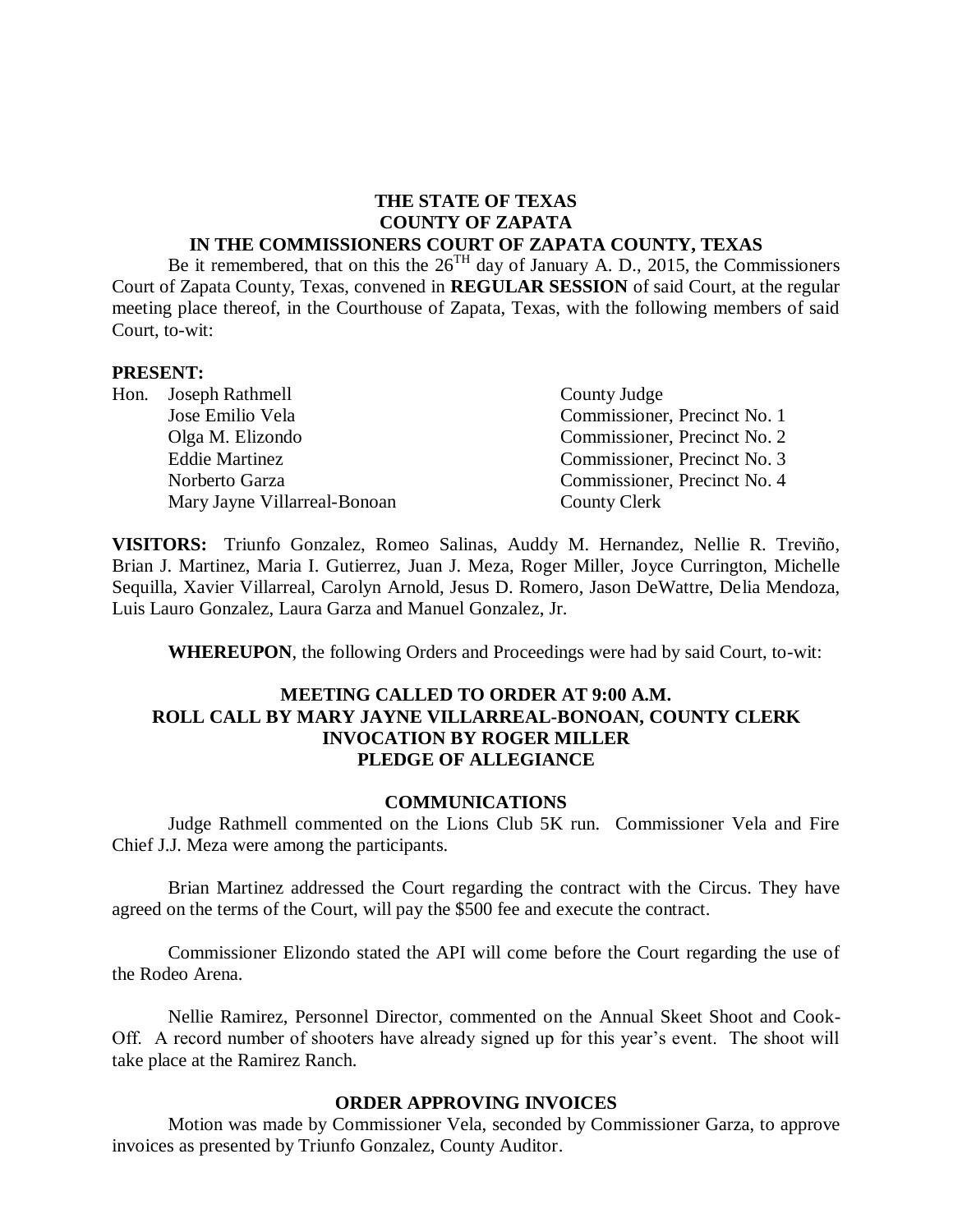The above motion, being put to a vote, was approved by the affirmative vote of all members of the Court.

# **TREASURER'S REPORT**

No report due at this time.

# **ORDER APPROVING CHECKS ISSUED**

Motion was made by Commissioner Martinez, seconded by Commissioner Garza, to approve checks issued as requested by Hon. Romeo Salinas, County Treasurer.

The above motion, being put to a vote, was approved by the affirmative vote of all members of the Court.

# **PRESENTATION OF VALERO ACCOUNT**

A presentation was made by Michelle Sequilla, Valero Representative, with update of the Zapata County Valero account. Ms. Sequilla reported that Valero is going to remain Valero in Zapata and there are 50 Valeros within a 50 mile range. When the time comes to change, the company will give the County plenty of notice. At present time, a discount is given off the pump fee. Report requested by Romeo Salinas, County Treasure.

# **REPORT ON TELEPHONE BILL AUDIT BY CARLOYN ARNOLD**

A report was made by Carolyn Arnold, Communication Consultant, on results of telephone bill audit. The County will be saving approximately \$6,387.28 in unused lines. AT&T verified circuits and only half of the circuits were measured correctly. Ms. Arnold stated that she is working with the president of AT&T. Late payment charges were also handled via PUC Complaints and the County will get \$14,450.80. AT&T and Time Warner Cable will refund \$15,084.38 in tax refunds; Time Warner only refunds three months, however, Border to Border will not refund taxes. Local services were changed from Tariff rates to TexAn rates for a monthly savings of \$3,127.17. Also reduced was the long distance cost per minute from .99 cents to .045 cents, for monthly savings of \$1,900.00 per month and a refund of \$2,353.94. There is also a PUC Complaint pending in the amount of \$29,752.62 + interest.

# **UPDATE ON AIREVAC SERVICES IN AND AROUND ZAPATA COUNTY**

Jesus D. Romero and Jason Dewattre of AirEvac gave an update on AirEvac Service in and around Zapata County. Mr. Romero addressed the Court and stated that he works very well with Chief Meza, Nellie Treviño, and Romeo Salinas. So far 60 employees have enrolled in the AirEvac Services. The services are available for the general public. They are working on a blanket plant for all residents. In the last four years the company has seen increments in clientele. In 2013 – 2014 utilization was doubled. There are 120 bases in 28 states; 8 to 10 new bases are opened per year.

# **REPORT ON BOYS AND GIRLS CLUB**

Ramiro Hernandez presented Commissioners' Court with the Boys and Girls Club report. Mr. Hernandez noted that Dinela Vela, Horacio Cuellar and another participant qualified the Texas Alliance grant. Kid's Café served over 37,000 meals in Zapata and over 5,000 in San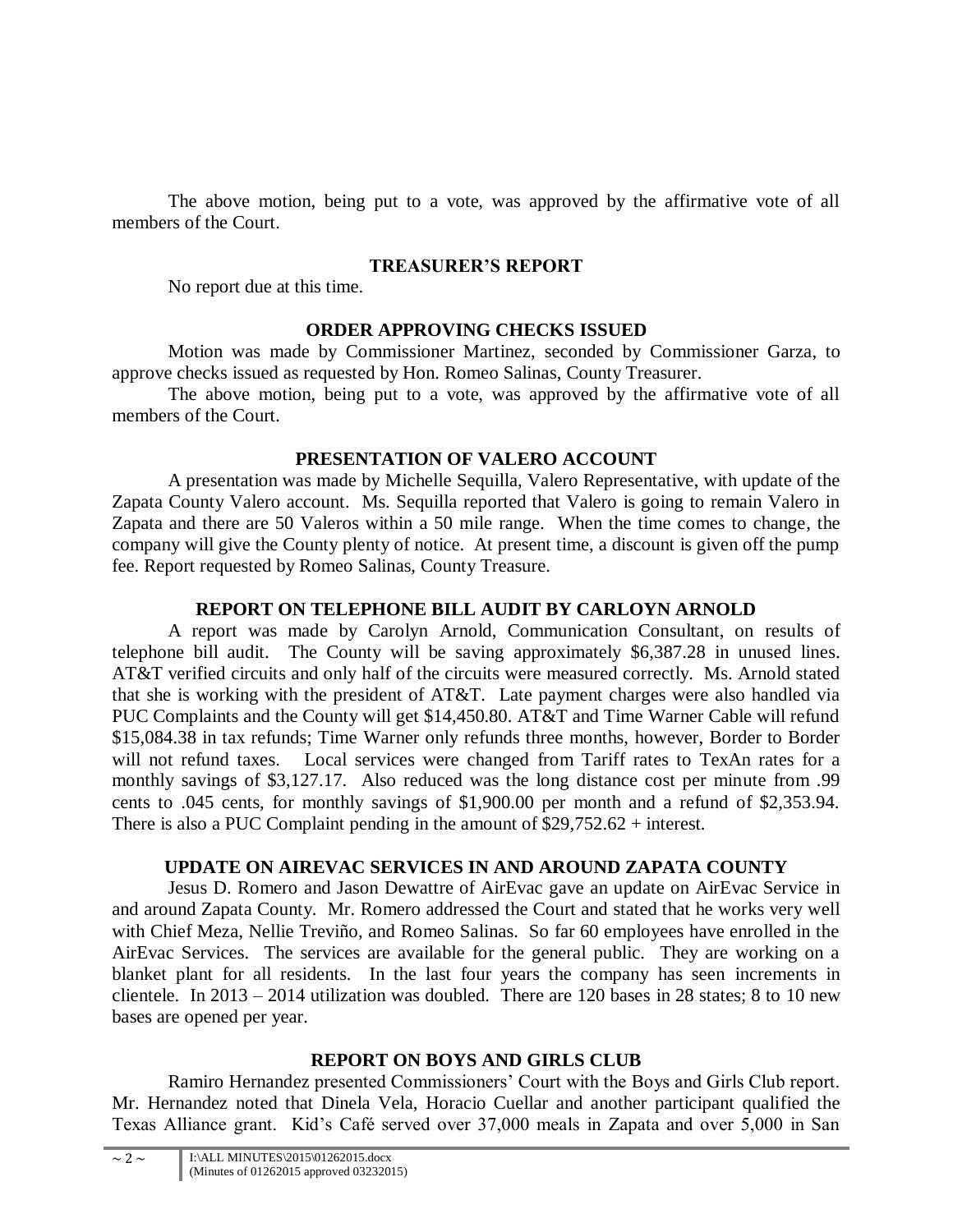Ygnacio. Fees collected were \$25,654. The club is applying for USDA Grant to extend the kitchen for the club. They are looking at expanding the building. A total of 26 employees were hired, mostly high school students and there are 20 volunteers.

Little League registration has started and the fields will be ready. A grant for \$15,000 was received from the Guadalupe and Lilia Martinez Foundation for the Kid's Café. Commissioner Vela requested that port-a-potties be used when using the fields.

#### **NO ONE PRESENT FOR THIS ITEM**

12. Zapata County Extension agent activity report as requested by Justin Ramirez, Agrilife Extension Service.

### **ORDER APPROVING APPOINTMENT OF ZAPATA COUNTY HISTORIAL COMMISSION MEMBERS**

Motion was made by Commissioner Garza, seconded by Commissioner Martinez, to approve the appointment of the Zapata County Historical Commission members, as follows:

- 1. Dr. Hildegardo Flores
- 2. Olga M. Flores
- 3. Amparo Montes
- 4. Annabel Alvarez
- 5. Laura Garza
- 6. Anna Holcomb
- 7. Rosa Elena Martinez
- 8. Audelia Hernandez
- 9. Hector Uribe

as requested by Honorable Jose E. Vela, Commissioner Pct. 1.

The above motion, being put to a vote, was approved by the affirmative vote of all members of the Court.

## **ORDER APPROVING FEES FOR USE OF SAN YGNACIO COMMUNITY CENTER**

Motion was made by Commissioner Elizondo, seconded by Commissioner Martinez, to approve the fee of \$250.00 for the use of the San Ygnacio Community Center for all events as requested by Honorable Olga M. Elizondo, Commissioner Pct. 2.

The above motion, being put to a vote, was approved by the affirmative vote of all members of the Court.

## **ORDER APPROVING REQUEST TO ALLOW LAURA GARZA TO HANDLE ALL EVENT BOOKINGS FOR SAN YGNACIO COMMUNITY CENTER**

Motion was made by Commissioner Martinez, seconded by Commissioner Vela, to approve request to allow Laura Garza to handle all event bookings for the San Ygnacio Community Center as requested by Honorable Olga M. Elizondo, Commissioner Pct. 2.

The above motion, being put to a vote, was approved by the affirmative vote of all members of the Court.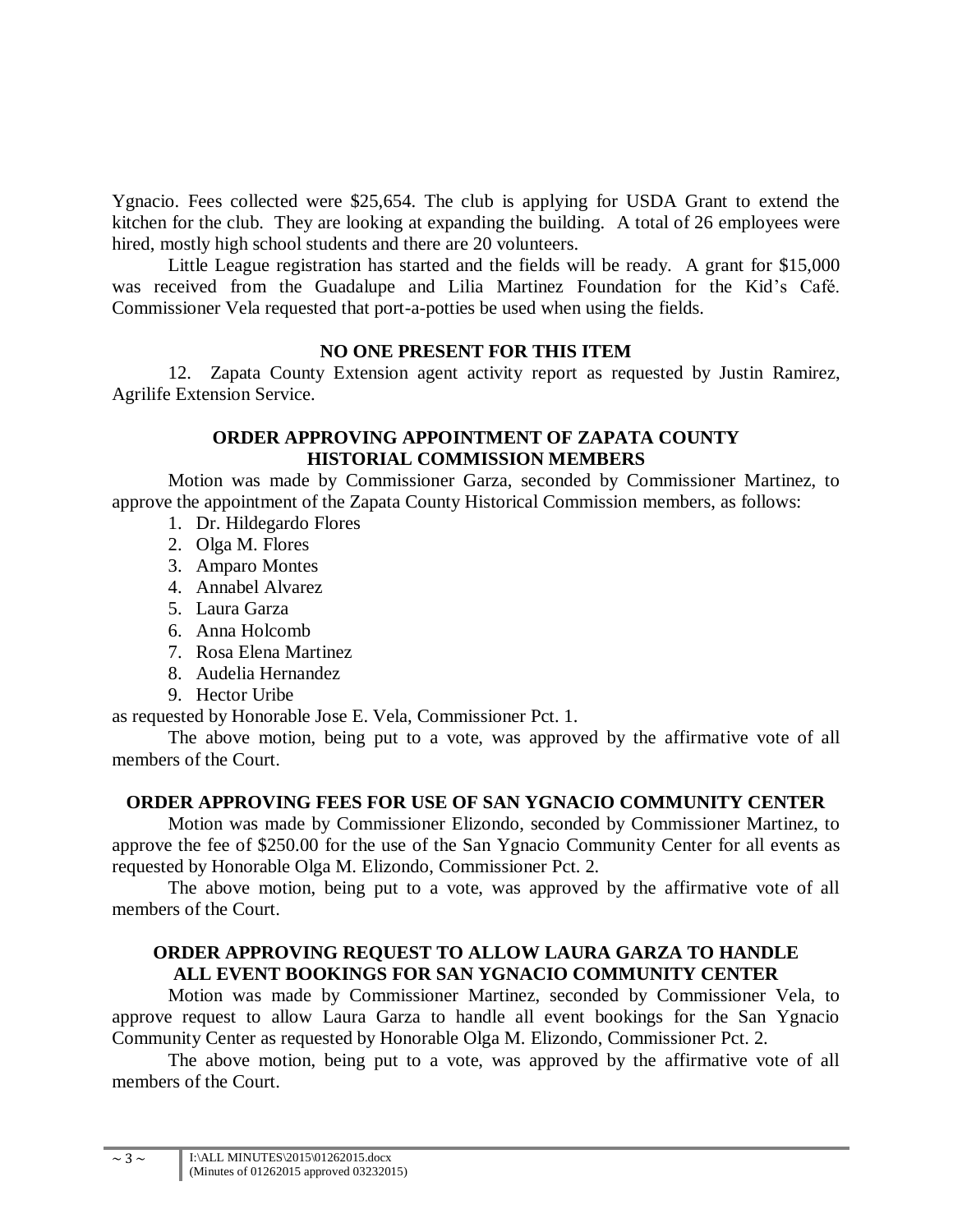## **ORDER APPROVING USE OF ZAPATA COUNTY PAVILION AND HENRY MARTINEZ HALL IN SAN YGNACIO FOR MONTLY TMC HEADSTART PROGRAM MEETINGS**

Motion was made by Commissioner Martinez, seconded by Commissioner Garza, to approve the use of the Zapata County Pavilion and Henry Martinez Hall in San Ygnacio for monthly TMC Headstart program meetings after coordinating with Laura Garza, at no charge to the Headstart Program as requested by Eddie Martinez, Commissioner Pct. 3.

The above motion, being put to a vote, was approved by the affirmative vote of Commissioners Martinez, Garza and Elizondo. Commissioner Vela voted against, Motion Carried.

### **ORDER APPROVING USE OF ZAPATA COUNTY COMMUNITY CENTER FOR SCHOOL ADMINISTRATION DANCE**

Motion was made by Commissioner Vela, seconded by Commissioner Martinez, to approve the use of the Zapata County Community Center for school administrators dance on January 31, 2015 at no cost to the Zapata County Independent School District. The ZCISD will provide security.

Commissioners Vela and Martinez rescinded their motions.

Motion was made by Commissioner Vela, seconded by Commissioners Martinez, to approve the use of the Zapata County Community Center for school administrators dance on January 31, 2015 at the cost of \$500.00 to cover electricity and cleaning costs. The ZCISD will provide security as requested by Honorable Eddie Martinez, Commissioner Pct. 3.

The above motion, being put to a vote, was approved by the affirmative vote of all members of the Court.

### **ORDER APPROVING USE OF ZAPATA COUNTY PAVILION FOR ZAPATA COUNTY FAIR ASSOCIATION BAKING, ARTS, & CRAFTS COMMITTEE MEETING**

Motion was made by Commissioner Vela, seconded by Commissioner Martinez, to approve the use of the Zapata County Pavilion for the Zapata County Fair Association Baking, Arts, & Crafts Committee meeting with all participants. Dates requested are February  $17<sup>th</sup>$  &  $24<sup>th</sup>$  from 6:30 p.m. to 8:30 p.m. as requested by Erica. G. Uribe, ZCFA Baking Arts & Crafts Committee Chairperson.

The above motion, being put to a vote, was approved by the affirmative vote of all members of the Court.

## **ORDER APPROVING REVIEW AND APPROVE VELEÑO PROJECT PROGRESS, CHANGES AND INVOICE**

Motion was made by Commissioner Garza, seconded by Commissioner Martinez, to approve the review and approve Veleño/Ramirez project progress, changes and invoices in the amount of \$26,250.00 as requested by Manuel Gonzalez, Premier Engineering.

The above motion, being put to a vote, was approved by the affirmative vote of all members of the Court.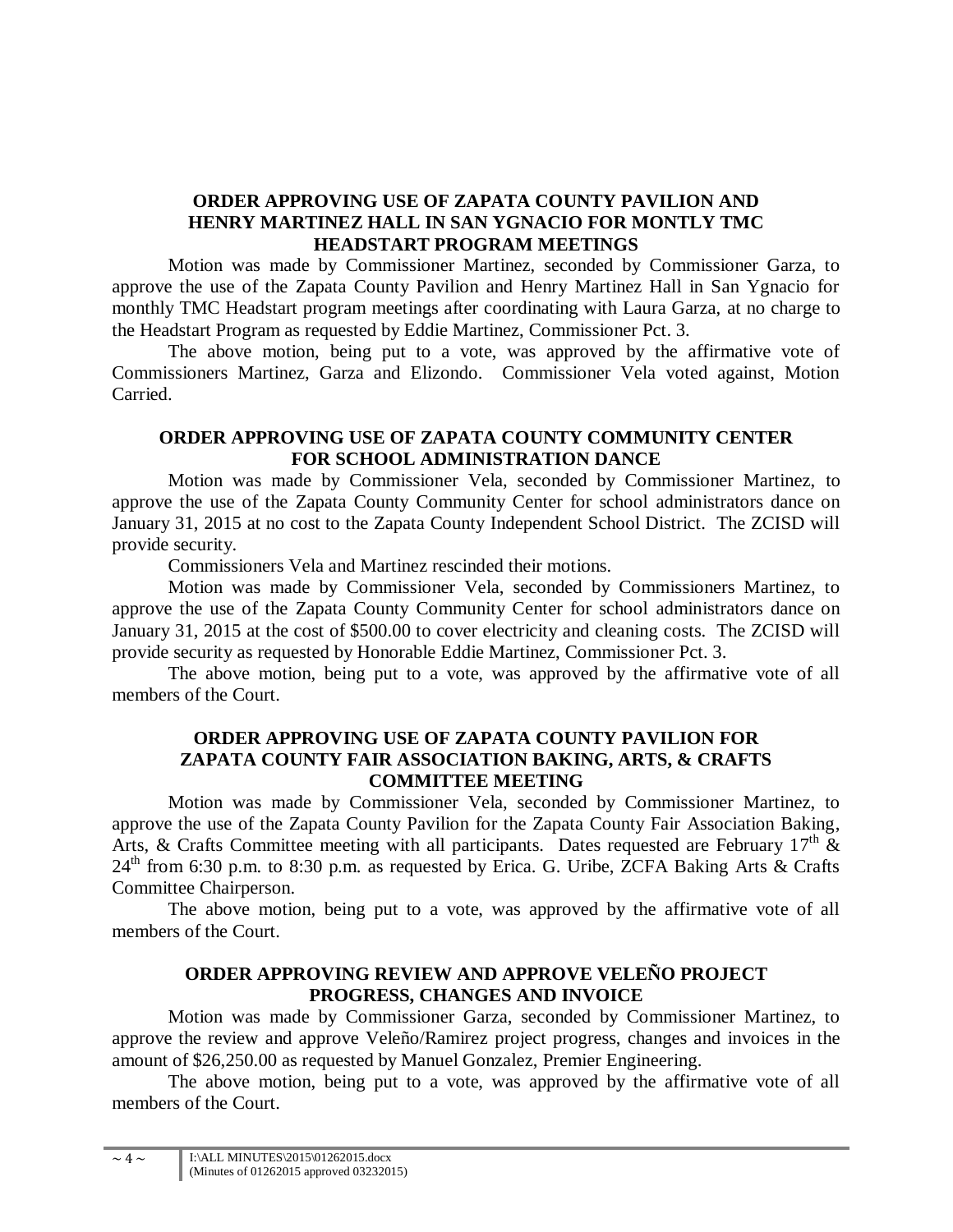### **ORDER APPROVING REVIEW AND APPROVE MIRAFLORES / ALAMO PROJECT PROGRESS AND INVOICE**

Motion was made by Commissioner Martinez, seconded by Commissioner Garza, to approve the review and approve Miraflores/Alamo project progress and invoices in the amount of \$44,168.51 as requested by Manuel Gonzalez, Premier Engineering.

The above motion, being put to a vote, was approved by the affirmative vote of all members of the Court.

### **ORDER APPROVING REVIEW AND APPROVE FALCON LAKE EAST III PROJECT PROGRESS, CHANGES AND INVOICE**

Motion was made by Commissioner Martinez, seconded by Commissioner Garza, to approve the review and approve Falcon Lake East III project progress, changes, and invoice in the amount of \$23,346.25 as requested by Manuel Gonzalez, Premier Engineering.

The above motion, being put to a vote, was approved by the affirmative vote of all members of the Court.

#### **ORDER APPRVOING REVIEW AND APPROVE FOUR SEANSONS PROJECT PROGRESS**

Motion was made by Commissioner Garza, seconded by Commissioner Elizondo, to approve the review and approve Four Seasons project progress (no invoice) as requested by Manuel Gonzalez, Premier Engineering.

The above motion, being put to a vote, was approved by the affirmative vote of all members of the Court.

#### **ORDER APPROVING REVIEW AND APPROVE RAMIREZ ADDITION II PLAT**

Motion was made by Commissioner Martinez, seconded by Commissioner Garza, to approve the review and approve Ramirez Addition II Plat as requested by Manuel Gonzalez, Premier Engineering.

The above motion, being put to a vote, was approved by the affirmative vote of all members of the Court.

## **ORDER APPROVING ZAPATA COUNTY AIRPORT ORDINANCE ENACTING MODEL AIRPORT RULES AND REGULATIONS**

Motion was made by Commissioner Garza, seconded by Commissioner Martinez, to approve the Zapata County Airport Ordinance enacting model airport rules and regulations. As requested by Said Alfonso Figueroa, County Attorney.

The above motion, being put to a vote, was approved by the affirmative vote of all members of the Court.